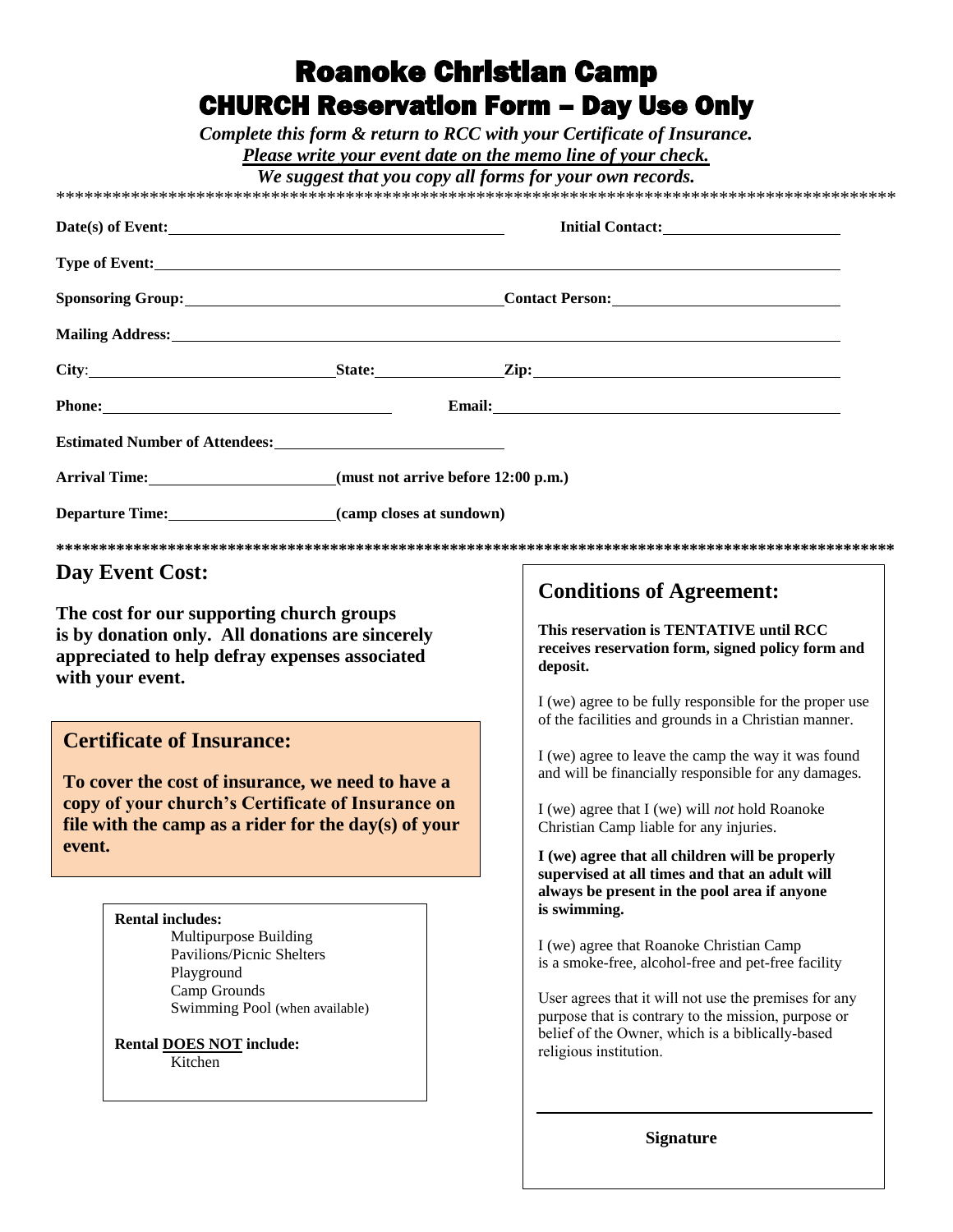# **Roanoke Christian Service Camp Supporting Church Rental Policies**

#### **GUARANTEE POLICY**

If you have spoken to the camp management and requested a date, that date will be held for you for **2 weeks**. Your request will be dated and placed on our calendar as Tentative at the time of your initial contact. To guarantee your date on our calendar, you need to return to Roanoke Christian Service Camp a signed Rental Policies form, a signed Reservation form and a copy of your church's certificate of insurance with the camp as a rider for the day of your event*.*

#### **CERTIFICATE OF INSURANCE**

To cover the cost of insurance, we need to have on file a copy of your church's certificate of insurance with the camp as a rider for the day of your event. Please contact your insurance company to request that the camp be added as a rider for your event day. If you are unable to provide insurance information, the camp will incur additional expense from its insurance company for your event. In this case, the camp can let your group know what the approximate cost will be.

#### **RULES & EXPECTATIONS**

- o The neighborhood speed limit is 25 MPH. The campus wide speed limit is 5 MPH. To insure safety please adhere to both.
- o Park in the areas designated by the camp staff.
- o Do not move mattresses. This includes moving them from room to room or from bunk to bunk.
- o Out of respect for our neighbors please keep noise to a minimum from 9pm to 9am. (i.e. No loud music or shouting)
- o Absolutely NO food, snacks, or drinks (with the exception of water) in the dorms.
- o **Kitchen appliances are off limits, with the exception of the ice makers, coffee maker, refrigerator, and microwave. You may bring in grills, camping stoves, etc. and cook outside but you will not have access to our kitchen.**
- o All food, snacks and drinks in our refrigerators and freezer are off limits.
- o Do not deface or alter the property or buildings. (i.e. staples, paint, screws, etc.)